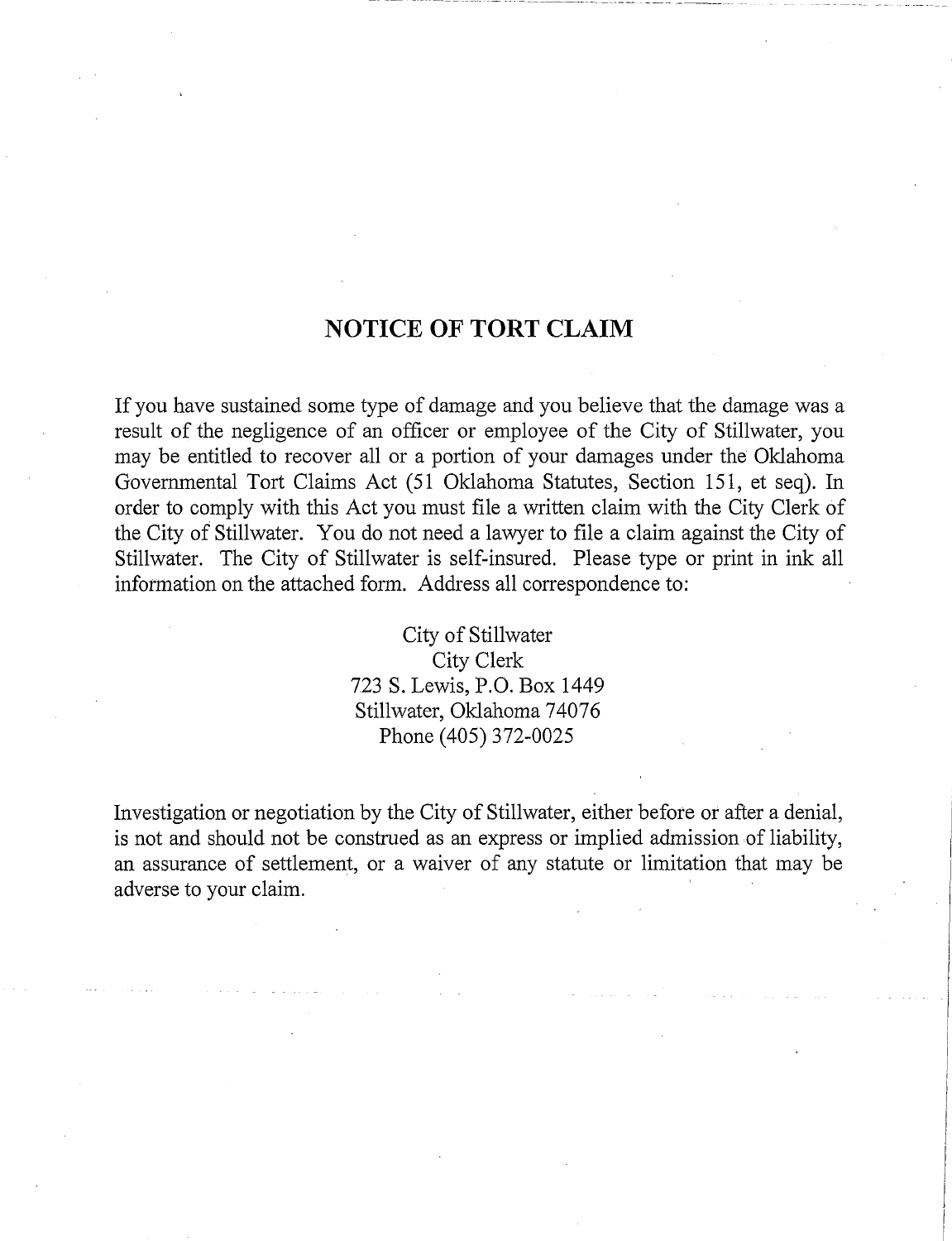TO: City of Stillwater 723 South Lewis, P.O. Box 1449 CLAIM **NUMBER:** Stillwater, Oklahoma 74076

 $\mathbb{Z}^2$ 

 $\mathcal{L}^{\mathcal{L}}$ 

## NOTICE OF TORT CLAIM

## **CLAIMANT :**

Name: (First, Middle, Last)

Address: (Street, City, State, Zip)

Phone: (Home, Mobile)

**INCIDENT:**

(Date, Time, Location, and Description of the Incident)

 $\mathcal{L}_{\mathrm{eff}}$ 

| (Use Additional Page(s) if Necessary) |  |
|---------------------------------------|--|

PROPERTY DAMAGE:

| Did Claimant incur property damage? | YES | NO |
|-------------------------------------|-----|----|
| Description of Property and Damage: |     |    |

(Use Additional Page(s) if Necessary)

Please attach copies of title/proof of ownership, pictures of the damage, two repair estimates or actual receipts for completed repairs for all damaged property.

\$

TOTAL CLAIM FOR PROPERTY DAMAGE

## PERSONAL INJURY:

Was Claimant Injured? YES NO

*(over)*